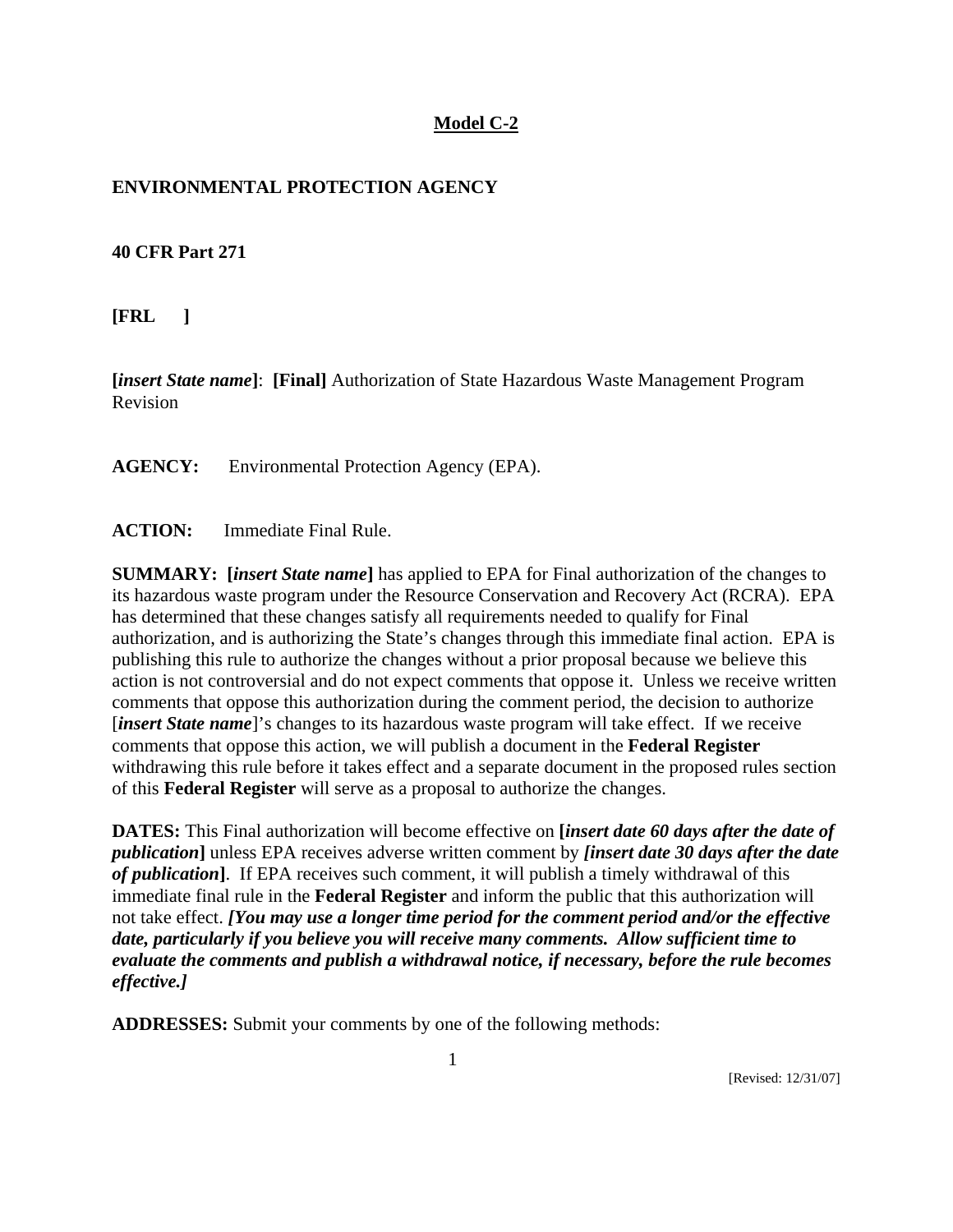1. Federal eRulemaking Portal: http://www.regulations.gov. Follow the on-line instructions for submitting comments.

2. E-mail: **[** *insert name and email address of appropriate Regional contact* **]**.

3. Mail: **[** *insert name and address of appropriate Regional contact* **]**.

4. Hand Delivery or Courier. Deliver your comments to **[** *insert name and address of appropriate Regional contact* **]**.

Instructions: We must receive your comments by **[***insert date 30 days after the date of publication***]**. Please refer to Docket Number \_\_\_\_ **[***insert docket number if Region uses a docket***]**. Do not submit information that you consider to be CBI or otherwise protected through regulations.gov, or e-mail. The Federal regulations.gov website is an "anonymous access" system, which means EPA will not know your identity or contact information unless you provide it in the body of your comment. If you send an e-mail comment directly to EPA without going through regulations.gov, your e-mail address will be automatically captured and included as part of the comment that is placed in the public docket and made available on the Internet. If you submit an electronic comment, EPA recommends that you include your name and other contact information in the body of your comment and with any disk or CD-ROM you submit. If EPA cannot read your comment due to technical difficulties and cannot contact you for clarification, EPA may not be able to consider your comment. Electronic files should avoid the use of special characters, any form of encryption, and be free of any defects or viruses.

You can view and copy **[***insert State name***]**'s application and associated publicly available materials from **[***insert business hours***]** at the following locations: **[***insert appropriate State addresses***]** and EPA Region **[***insert Region number***]**, Library, **[***insert the address, phone number, and contact*]. Interested persons wanting to examine these documents should make an appointment with the office at least **[** *insert number of hours or days* **]** in advance.

**FOR FURTHER INFORMATION CONTACT: [***insert name, address, email address and phone number of the appropriate Regional contact.***]**.

# **SUPPLEMENTARY INFORMATION:**

#### **A. Why are Revisions to State Programs Necessary?**

 States which have received final authorization from EPA under RCRA section 3006(b), 42 U.S.C. 6926(b), must maintain a hazardous waste program that is equivalent to, consistent with, and no less stringent than the Federal program. As the Federal program changes, States must change their programs and ask EPA to authorize the changes. Changes to State programs may be necessary when Federal or State statutory or regulatory authority is modified or when certain other changes occur. Most commonly, States must change their programs because of changes to EPA's regulations in 40 Code of Federal Regulations (CFR) parts 124, 260 through 266, 268, 270, 273 and 279.

### **B. What Decisions Have We Made in this Rule?**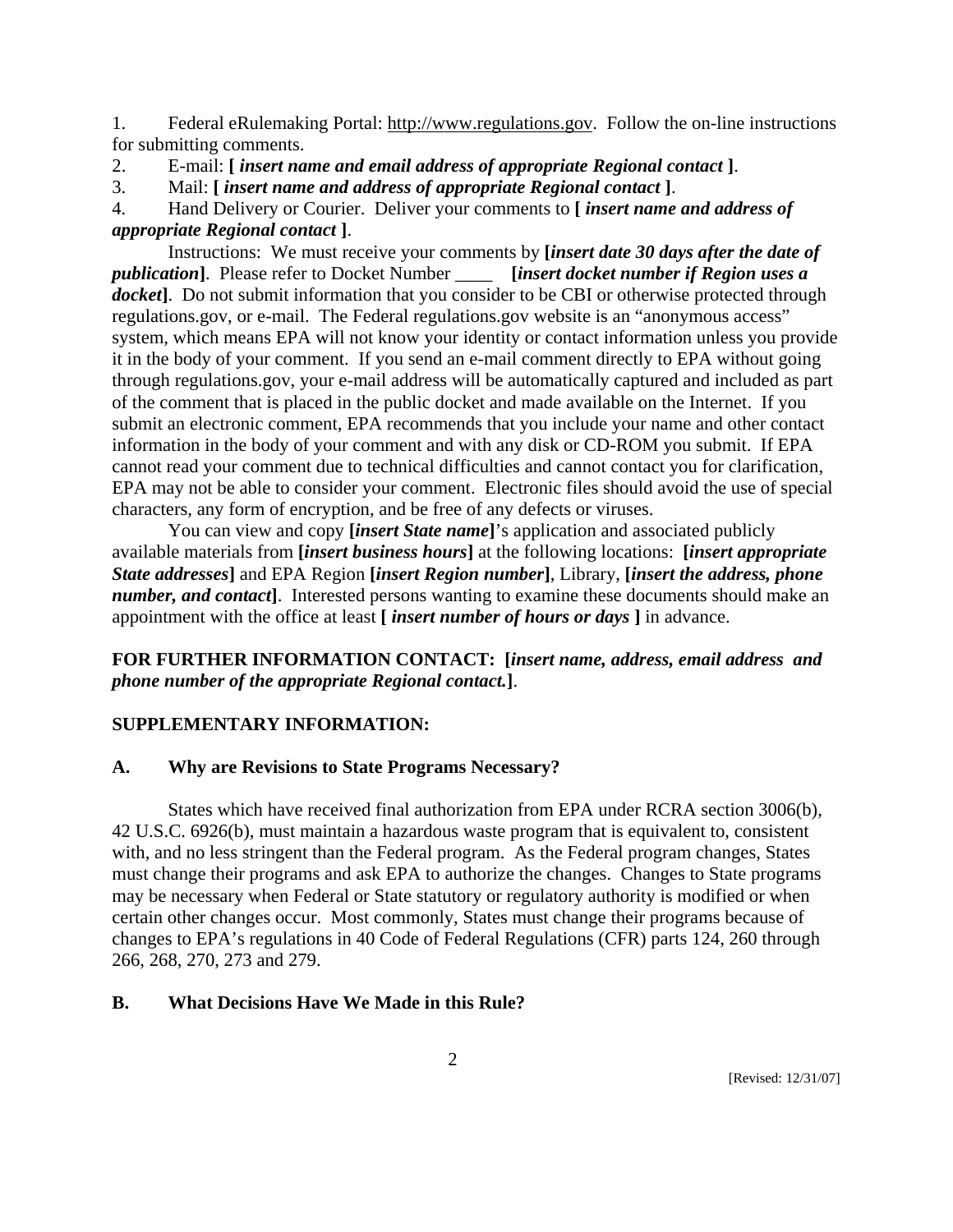We conclude that **[***insert State name***]**'s application to revise its authorized program meets all of the statutory and regulatory requirements established by RCRA. Therefore, we grant **[***insert State name***]** Final authorization to operate its hazardous waste program with the changes described in the authorization application. **[***insert State name***]** has responsibility for permitting Treatment, Storage, and Disposal Facilities (TSDFs) within its borders (except in Indian Country [*add if appropriate:* **unless the State has explicitly demonstrated its authority and has been expressly authorized by EPA to implement the RCRA hazardous waste program in all or part of Indian country**]) and for carrying out the aspects of the RCRA program described in its revised program application, subject to the limitations of the Hazardous and Solid Waste Amendments of 1984 (HSWA). New Federal requirements and prohibitions imposed by Federal regulations that EPA promulgates under the authority of HSWA take effect in authorized States before they are authorized for the requirements. Thus, EPA will implement those requirements and prohibitions in **[***insert State name***]**, including issuing permits, until the State is granted authorization to do so.

*[Omit reference to Indian country if the State does not contain any Indian country. Tailor as appropriate for the particular State after consulting with the Regional Indian law and policy contacts.]*

#### C. **What is the Effect of Today's Authorization Decision?**

 The effect of this decision is that a facility in **[***insert State name***]** subject to RCRA will now have to comply with the authorized State requirements instead of the equivalent Federal requirements in order to comply with RCRA. **[***insert State name***]** has enforcement responsibilities under its State hazardous waste program for violations of such program, but EPA retains its authority under RCRA sections 3007, 3008, 3013, and 7003, which include, among others, authority to:

- do inspections, and require monitoring, tests, analyses or reports
- enforce RCRA requirements and suspend or revoke permits
- take enforcement actions regardless of whether the State has taken its own actions

#### *[Delete this this third bullet if the State is in the US court of Appeals Eighth Circuit, due to the Harmon case]*

 This action does not impose additional requirements on the regulated community because the regulations for which **[***insert State name***]** is being authorized by today's action are already effective, and are not changed by today's action.

#### D. **Why Wasn't There a Proposed Rule Before Today's Rule?**

 EPA did not publish a proposal before today's rule because we view this as a routine program change and do not expect comments that oppose this approval *[as appropriate, insert language explaining why we don't anticipate adverse comment]*. We are providing an opportunity for public comment now. In addition to this rule, in the proposed rules section of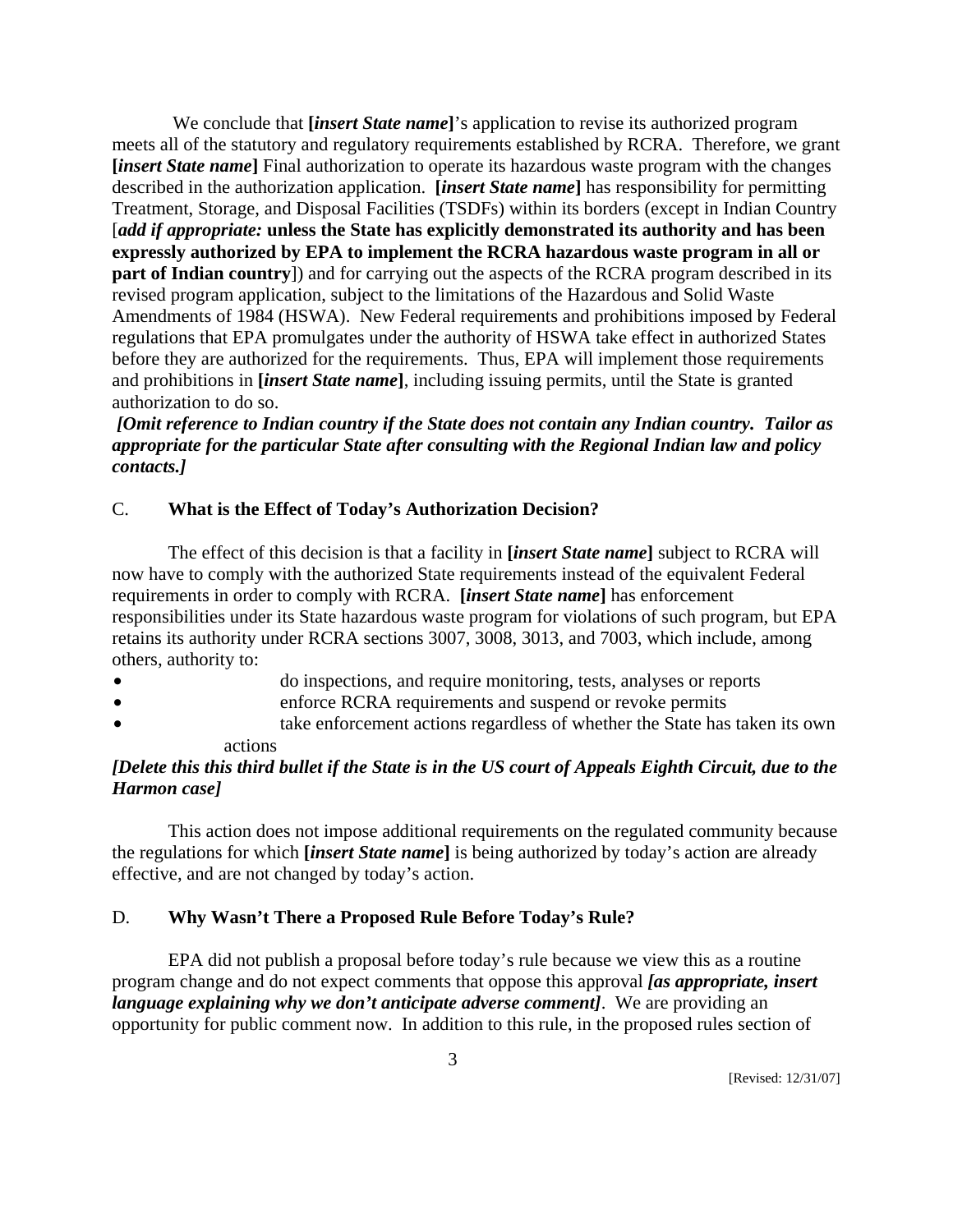today's **Federal Register** we are publishing a separate document that proposes to authorize the State program changes.

# **E. What Happens if EPA Receives Comments that Oppose this Action?**

 If EPA receives comments that oppose this authorization, we will withdraw this rule by publishing a document in the **Federal Register** before the rule becomes effective. EPA will base any further decision on the authorization of the State program changes on the proposal mentioned in the previous paragraph.We will then address all public comments in a later final rule. You may not have another opportunity to comment. If you want to comment on this authorization, you must do so at this time.

*[Add the following if you want the option of withdrawing the authorization of only part of the revisions, if the adverse comments you receive are specific to particular revisions]* If we receive comments that oppose only the authorization of a particular change to the State hazardous waste program, we will withdraw that part of this rule but the authorization of the program changes that the comments do not oppose will become effective on the date specified above. The **Federal Register** withdrawal document will specify which part of the authorization will become effective, and which part is being withdrawn.

# **F. What has [INSERT STATE NAME] Previously been Authorized for?**

*[Insert paragraph briefly describing the State's authorization history prior to submission of this program revision application. The following is an example:]*

**[***insert State name***]** initially received Final authorization on **[***insert date of publication of authorization FR notice***]**, effective **[***insert effective date***]** ( FR ) to implement the RCRA hazardous waste management program. We granted authorization for changes to their program on **[***insert date of publication of authorization FR notice***]**, effective **[***insert effective date***]** ( FR ), **[***insert date of publication of authorization FR notice***]**, effective **[***insert effective date***]** ( FR ), . . . , and **[***insert date of publication of authorization FR notice***]**, effective **[***insert effective date***]** ( $\overline{\phantom{a}}$ FR  $\overline{\phantom{a}}$ ).

# G. **What Changes are We Authorizing with Today's Action?**

 On **[***insert date of application submission***]**,**[***insert State name***]** submitted a final complete program revision application, seeking authorization of their changes in accordance with 40 CFR 271.21. We now make an immediate final decision, subject to receipt of written comments that oppose this action, that **[***insert State name***]**'s hazardous waste program revision satisfies all of the requirements necessary to qualify for Final authorization. Therefore, we grant [*insert State name*] Final authorization for the following program changes: *[Insert discussion which summarizes the State's program revision. Discuss any relevant* 

*changes to State statutory and regulatory authority. For clarity, it is recommended that you use a table, such as shown below, to summarize the State's program revision.] [Insert discussion which summarizes the State's program revision. Discuss any relevant changes to State statutory and regulatory authority. In addition, you may wish to insert a*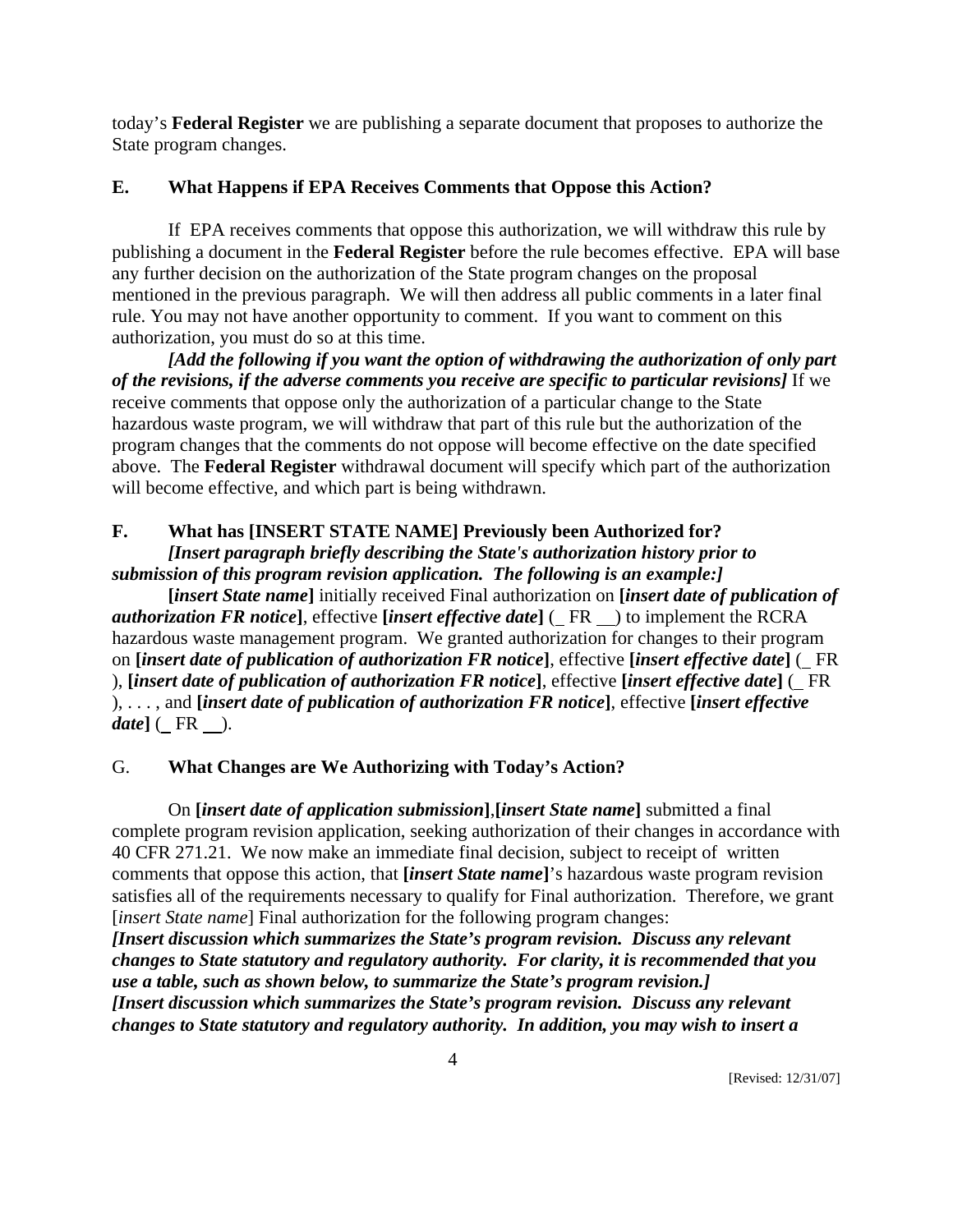*paragraph directing the public's attention to certain issues (e.g., the State's more stringent requirements). For clarity, it is recommended that you use a table, such as shown below, to summarize the State's program revision.]*

| Description of Federal      | <b>Federal Register</b> | Analogous State authority |
|-----------------------------|-------------------------|---------------------------|
| Requirement                 | date and page           |                           |
| (include checklist $#$ , if | (and/or RCRA            |                           |
| relevant)                   | statutory authority)    |                           |
|                             |                         |                           |
|                             |                         |                           |
|                             |                         |                           |
|                             |                         |                           |
|                             |                         |                           |
|                             |                         |                           |
|                             |                         |                           |

 $^1$ [ Insert title and adoption or effective date of the State rules. If the dates are different for *some of the rules, an additional column can be added to the Table***.**]

*NOTE: Describe any major portions of the State's program which are not part of the RCRA program (e.g., any major State requirements that are broader in scope than the relevant Federal requirements; non delegable provisions). You may wish to insert a paragraph directing the public's attention to certain issues (e.g., the State's more stringent requirements). The following is an example:]* 

# **H. Where are the Revised State Rules Different from the Federal Rules?**

 We consider the following State requirements to be more stringent than the Federal requirements:

- [*insert State reference(s)*] because the State requires.......,
- *insert State reference(s)* because the State requires......., and
	- [*insert State reference(s)*] because the State requires.....

These requirements are part of **[***insert State name***]**'s authorized program and are federally enforceable.

 We also consider the following State requirements go beyond the scope of the Federal program:

- *insert State reference(s)* because the State requires.......,
- *insert State reference(s)* because the State requires......., and
- [*insert State reference(s)*] because the State requires.....

Broader-in-scope requirements are not part of the authorized program and EPA can not enforce them. Although you must comply with these requirements in accordance with state law, they are

<sup>|&</sup>lt;br>|<br>|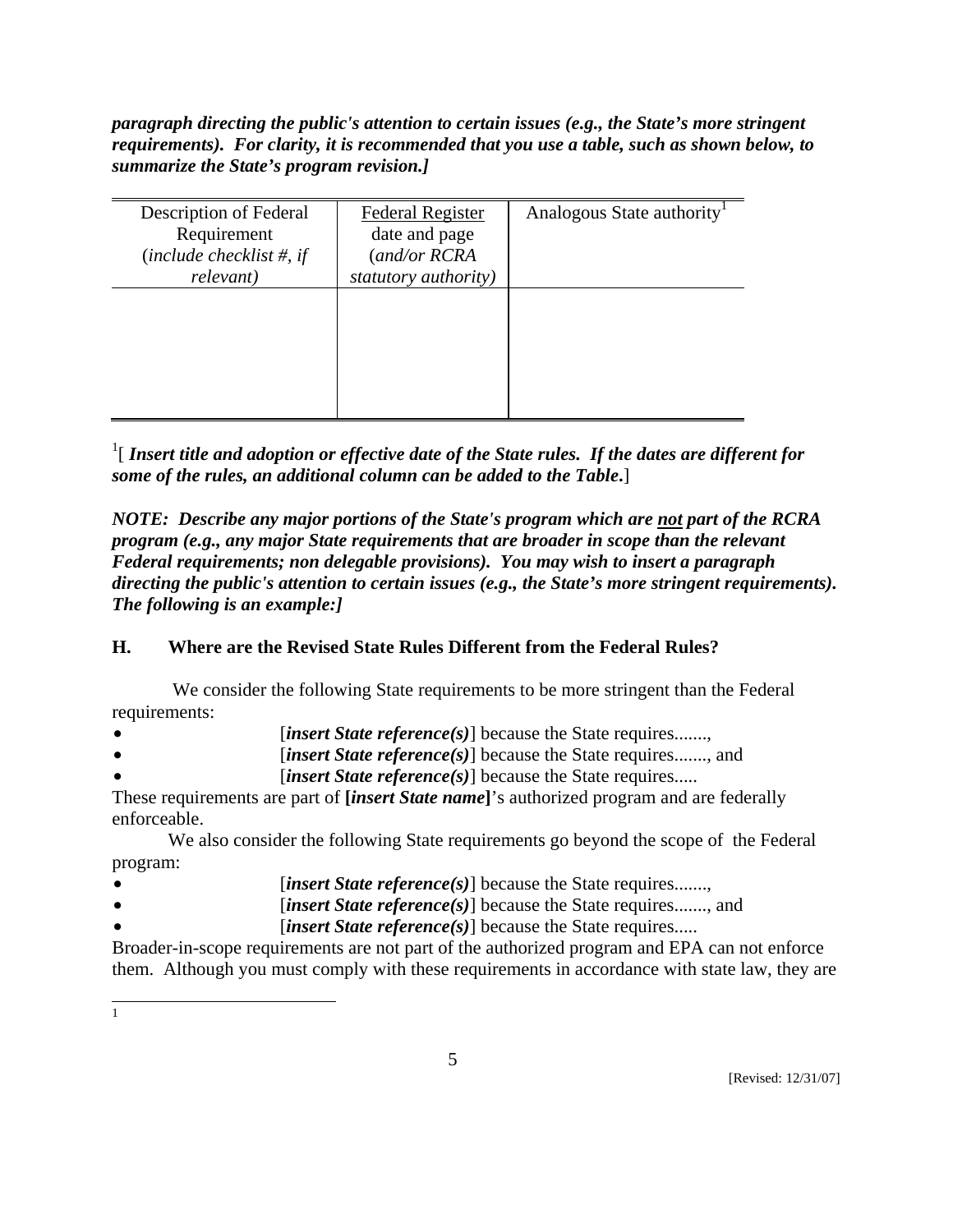not RCRA requirements.

 EPA cannot delegate the Federal requirements at [*insert Federal regulation reference(s)*]. Although **[***insert State name***]** has adopted these requirements **[by reference/verbatim from the Federal regulations -***cite the State regs***]**, EPA will continue to implement those requirements.

# *[Insert discussion of the status of State hazardous waste permits issued before the State is authorized. It must be clear what happens, if anything, at the date of authorization. The following is an example:]*

#### **I. Who Handles Permits After the Authorization Takes Effect?**

 **[***State]* will issue permits for all the provisions for which it is authorized and will administer the permits it issues. EPA will continue to administer any RCRA hazardous waste permits or portions of permits which we issued prior to the effective date of this authorization until *[insert language from MOA explaining when EPA administration of permits terminates]*. We will not issue any more new permits or new portions of permits for the provisions listed in the Table above after the effective date of this authorization. EPA will continue to implement and issue permits for HSWA requirements for which *[insert State name]* is not yet authorized.

### *[Insert a statement as to whether or not the State is being authorized to operate in any Indian country. The following is an example:]*

### **J. How does Today's Action Affect Indian Country (18 U.S.C. 1151) in** *[insert State name]***?** *[Omit if the State does not contain any Indian country. Tailor as appropriate in consultation with the Regional Indian law and policy contacts.]*

**[***insert State name***]** is not authorized to carry out its hazardous waste program in Indian country within the State, which includes [*insert a list of the Indian country (use bullets)*]. EPA will continue to implement and administer the RCRA program in these lands.

# *[or]*

 In *[date]* (*[FR number]*), **[***insert State name***]** received authorization to implement its hazardous waste program in **[all of the/ certain]** Indian country within the State, including the following lands [*insert a list of the Indian country (use bullets)*]. *[State]*'s hazardous waste regulations apply in these lands in lieu of the Federal regulations, and the State issues and enforces hazardous waste permits in those lands. The State also implements in those Indian lands the changes to the State's hazardous waste program that EPA is authorizing through this rule.

# **K. What is Codification and is EPA Codifying [***insert State name***]'s Hazardous Waste Program as Authorized in this Rule?**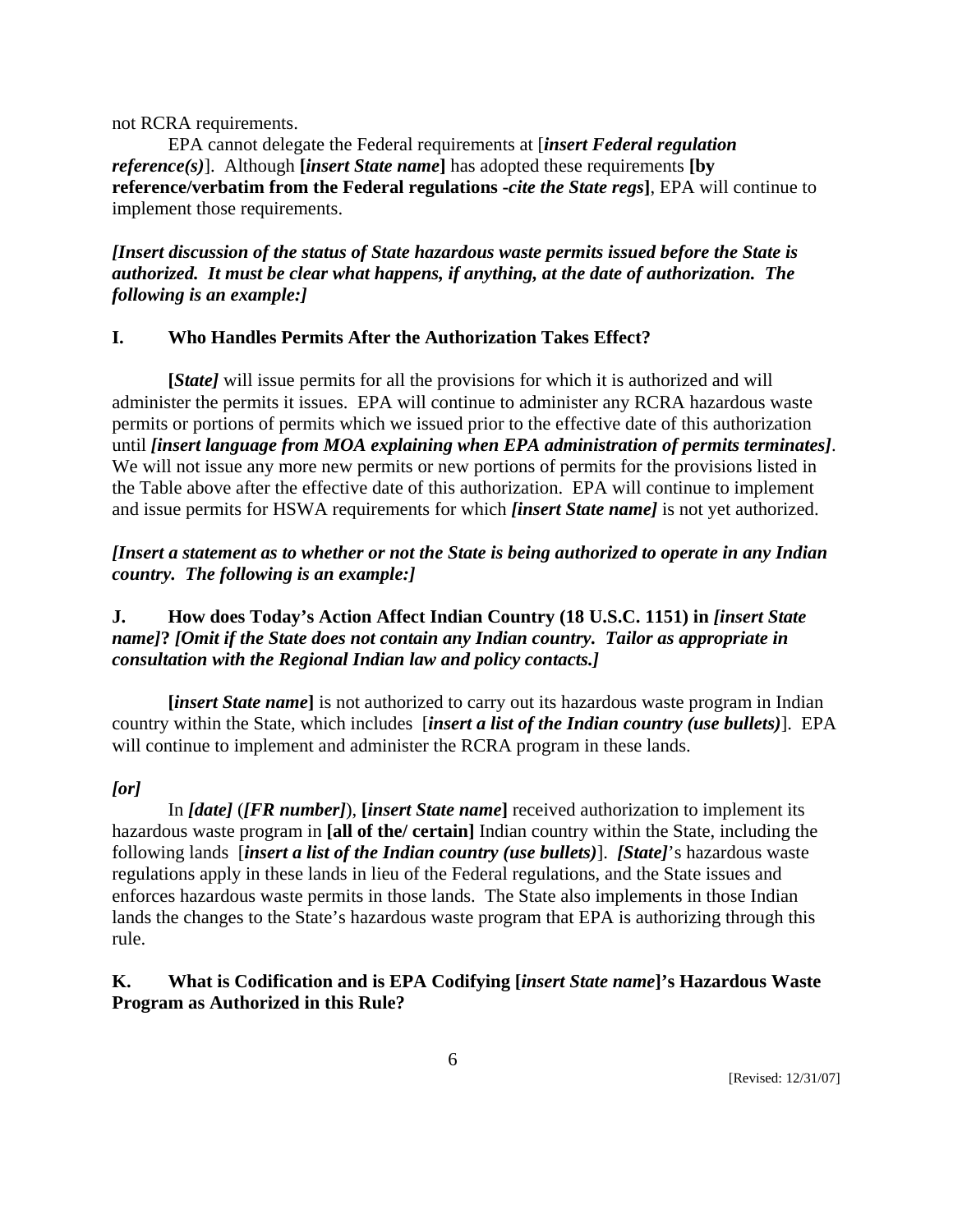Codification is the process of placing the State's statutes and regulations that comprise the State's authorized hazardous waste program into the Code of Federal Regulations. We do this by referencing the authorized State rules in 40 CFR part 272. We reserve the amendment of 40 CFR part 272, subpart **[***insert appropriate subpart*] for this authorization of *[State]*'s program changes *[or* **program***, if program not codified at all]* until a later date.

#### **L. Administrative Requirements**

 The Office of Management and Budget has exempted this action from the requirements of Executive Order 12866 (58 FR 51735, October 4, 1993), and therefore this action is not subject to review by OMB. This action authorizes State requirements for the purpose of RCRA 3006 and imposes no additional requirements beyond those imposed by State law. Accordingly, I certify that this action will not have a significant economic impact on a substantial number of small entities under the Regulatory Flexibility Act (5 U.S.C. 601 et seq.). Because this action authorizes pre-existing requirements under State law and does not impose any additional enforceable duty beyond that required by State law, it does not contain any unfunded mandate or significantly or uniquely affect small governments, as described in the Unfunded Mandates Reform Act of 1995 (Pub. L. 104-4). **For the same reason, this action also does not significantly or uniquely affect the communities of Tribal governments, as specified by Executive Order 13175 (65 FR 67249, November 9, 2000).** This action will not have substantial direct effects on the States, on the relationship between the national government and the States, or on the distribution of power and responsibilities among the various levels of government, as specified in Executive Order 13132 (64 FR 43255, August 10, 1999), because it merely authorizes State requirements as part of the State RCRA hazardous waste program without altering the relationship or the distribution of power and responsibilities established by RCRA. This action also is not subject to Executive Order 13045 (62 FR 19885, April 23, 1997), because it is not economically significant and it does not make decisions based on environmental health or safety risks. **This rule is not subject to Executive Order 13211, "Actions Concerning Regulations That Significantly Affect Energy Supply, Distribution, or Use" (66 Fed. Reg. 28355 (May 22, 2001)) because it is not a significant regulatory action under Executive Order 12866.**

 Under RCRA 3006(b), EPA grants a State's application for authorization as long as the State meets the criteria required by RCRA. It would thus be inconsistent with applicable law for EPA, when it reviews a State authorization application, to require the use of any particular voluntary consensus standard in place of another standard that otherwise satisfies the requirements of RCRA. Thus, the requirements of section 12(d) of the National Technology Transfer and Advancement Act of 1995 (15 U.S.C. 272 note) do not apply. As required by section 3 of Executive Order 12988 (61 F.R. 4729, February 7, 1996), in issuing this rule, EPA has taken the necessary steps to eliminate drafting errors and ambiguity, minimize potential litigation, and provide a clear legal standard for affected conduct. EPA has complied with Executive Order 12630 (53 F.R. 8859, March 15, 1988) by examining the takings implications of the rule in accordance with the •Attorney General's Supplemental Guidelines for the Evaluation